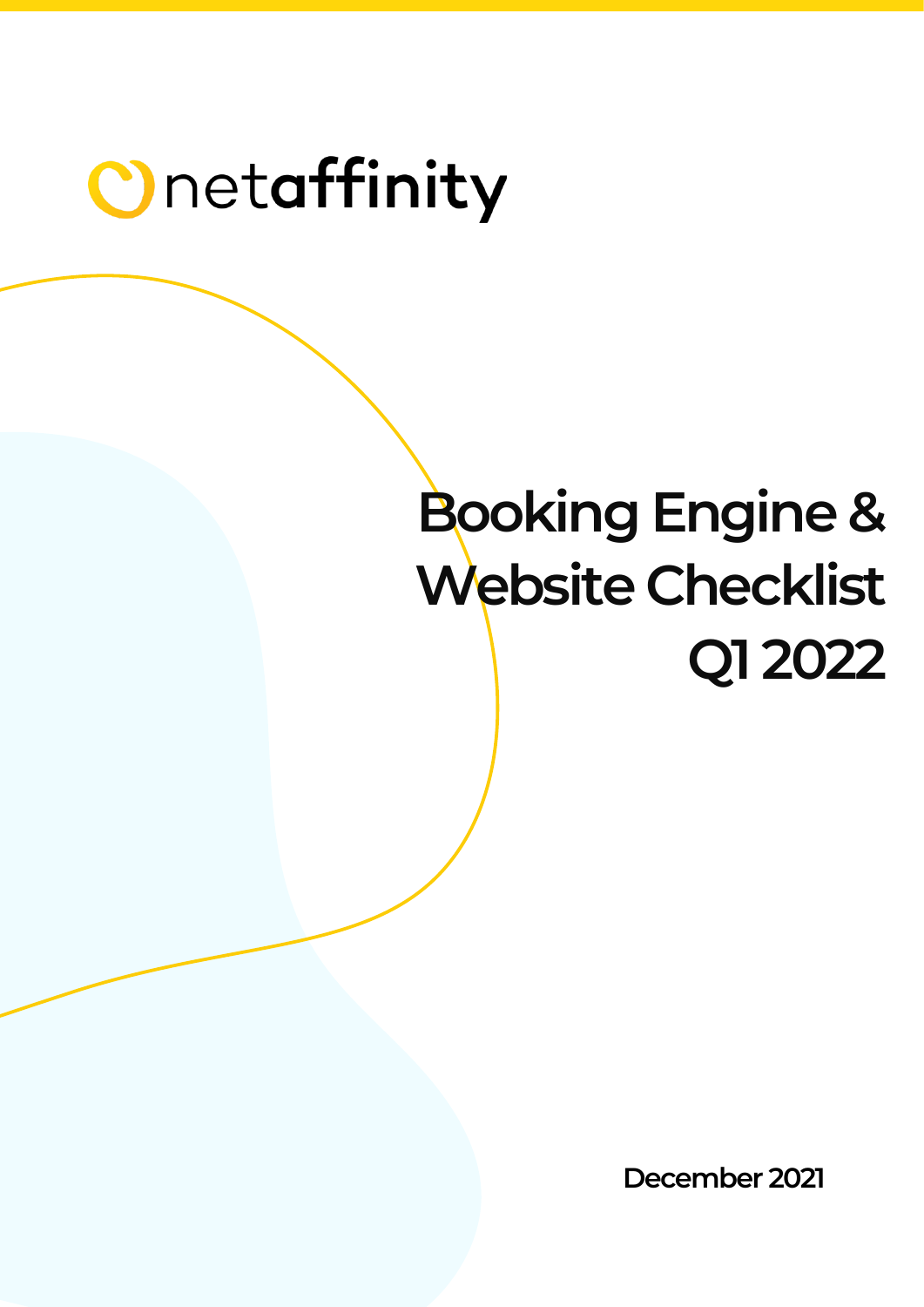# Q1 Focus

Q1 Focus is on Valentine's Day, February Midterm & St Patrick's Day. It is also time to look ahead & plan for Easter.

| Q1 key dates & events - 2021 |                                                        |
|------------------------------|--------------------------------------------------------|
| New Year's Day               | Saturday 1 <sup>st</sup> Jan                           |
| Valentine's Day              | Monday 14th Feb                                        |
| <b>Midterm Break</b>         | Monday 21 <sup>st</sup> Feb - Fri 25 <sup>th</sup> Feb |
| St Patrick's Day             | Thursday 17 <sup>th</sup> March                        |
| Mother's Day                 | Sunday 27th March                                      |

With 2021 over, it is time to plan ahead to ensure that your website and booking engine are ready for Q1 and the year ahead.

*We have prepared a handy checklist to consider when working on your website and booking engine audit which we hope you will find helpful!* 

## **Website**

## **Content Actions**

- Review your site on a mobile device
	- $\bullet$  With the constantly increasing mobile traffic & transactions, it is necessary to put significant focus on the mobile user experience
	- $\bullet$  Review the mobile experience & functionality from the perspective of a website visitor, make this part of your routine when working on the new content
- □ Ensure to switch off your Christmas features (Animated snow, Christmas themes).
- Review your content and have dedicated pages for each seasonal events where applicable: Valentine's Packages, Midterm Breaks, St Patrick's Day, Easter
- □ Update your seasonal imagery on your website to replace Winter with Spring or more generic imagery
- Review and amend any COVID-19 related content on your site to match current restrictions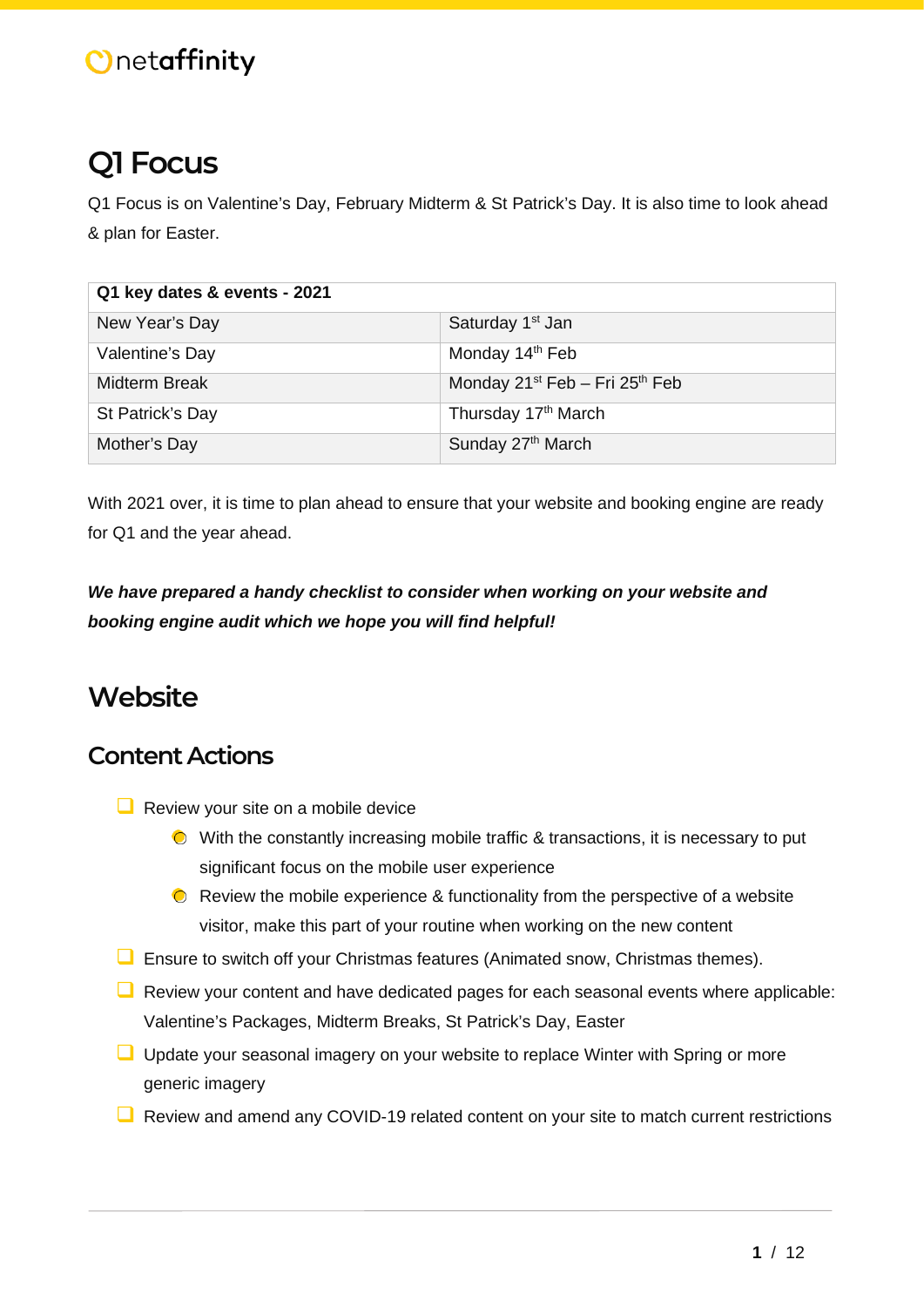- ❑ Review customer comments which are submitted from your Contact Us & other website forms to see if there are any ideas or recommendations which need actioning - this is particularly helpful for FAQ items
- □ Update your Action Bar with the most relevant seasonal offers:
	- **O** [How do I update my Premium Action Bar?](https://support.netaffinity.com/knowledge/how-do-i-update-my-premium-action-bar)
	- **O** [If using W](https://support.netaffinity.com/knowledge/how-do-i-update-my-premium-action-bar)ebsite Builder How do I add an Action Bar to my website?
- $\Box$  Review any CMS Pop Ups Think about using these to communicate Book Direct Discounts, Flexible Terms etc. to your guests?
	- [How do I add Pop Up Messages to my website/CMS?](https://support.netaffinity.com/knowledge/how-do-i-add-pop-up-messages-to-my-website/cms)
- Review your Google my Business & TripAdvisor profiles; amend opening status if you have been closed, respond to any reviews and answer any questions on your Google my Business profile.
- $\Box$  We recommend you check out [A Masterclass in Content,](https://www.youtube.com/watch?v=Gf7Zn-3WzLY) a webinar which we hosted last year.
- Check your map location on your site if you are using Google Maps. We now recommend replacing this with a 'Get Directions' link, as the map keeps crashing when Google makes updates. Guests are more likely to use a Get Directions option, especially when travelling to hotel. Replace this on both the Homepage and in the Footer.
	- [How do I setup a Location / Get Directions Link for my website?](https://support.netaffinity.com/knowledge/location-/-get-directions-link)

## Admin

■ Review and refresh your content on a regular basis.

Important note: Add & format any text to appear on the page in the WYSIWYG editor. Text must be pasted as plain text - we recommend using notepad to format the text first and then copy it to the page content in CMS as plain text (Ctrl + Shift + V)

- $\Box$  Ensure you compress the images before uploading them to the website as large files can significantly slow the website loading speed. You are looking for a max image size of 250kb.
- $\Box$  Avoid content that is only accessible through PDFs to the content of the site for better user experience & for Google to index this content. On mobile, PDFs are an awful user experience, as they are not responsive, and the user must download them to their phone. Google cannot index content on PDFs, so you do not get any SEO value on your site from this content.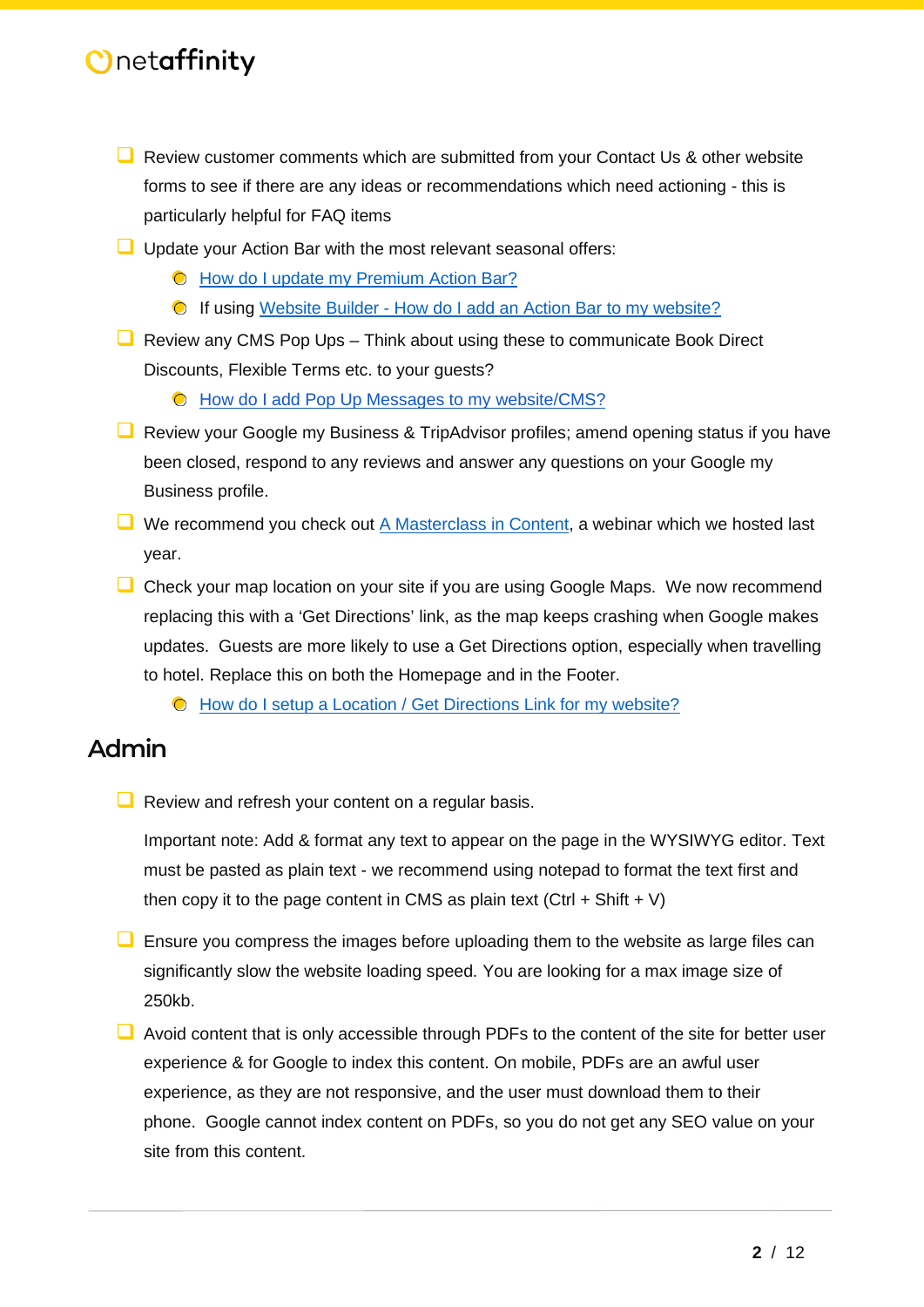# Booking Engine

### **Rateplans**

- Amend the VALID TO date (end date) on all your Rateplans to ensure you are bookable at least 12+ months ahead.
- $\Box$  All rateplans should be displayed as TOTAL STAY this is for 2 reasons
	- $\bullet$  All rateplans should use the same pricing method to make it easier for the user to compare rateplans
	- OTAs display rates as TOTAL STAY, so it also makes is easier for your user to see that the best value is available on your own website.

Clients who change all their rataplans to TOTAL STAY often see an improvement in performance.

| Check Availability Page Setup <sup>6</sup> |                                                                                           |
|--------------------------------------------|-------------------------------------------------------------------------------------------|
| Show Rates: <b>O</b>                       | O Per Night Rates<br><b>O</b> Per Person Rates<br>O Per Person Per Night<br>◯ Total Price |
| Price Remark: <b>O</b>                     |                                                                                           |
| Price Summary Remark (gridview tooltip):   |                                                                                           |

- ❑ Make sure your Rateplan Names and Descriptions carry clear messaging of what is included in the offer. Highlight the inclusions in the name of the Rateplan e.g. *Spring Getaway Offer – 2 Nights Dinner, Bed & Breakfast,* as opposed to *Spring Getaway Offer.*
- Review your Grouped Specials. Best Practice is not to display one Rateplan in more than two Grouped Specials – keep them unique.
	- **O** [How to set up Grouped Specials?](https://support.netaffinity.com/knowledge/how-to-set-up-grouped-specials)
- ❑ Review your policies relating to booking deposits and prepayments update T&Cs and Rateplans Descriptions accordingly. Do not forget the Cancellation Policy field in the footer of the Booking Engine
	- [How do I add the Cancellation Policy to the footer of my Booking Engine?](https://support.netaffinity.com/knowledge/how-do-i-add-the-cancellation-policy-to-my-booking-engine)
- Review Rateplan Badges which are in use. "Free Cancellation" and "Book Now Pay Later" badges. We also have a new "Free Cancellation No Prepayment" badge.
	- **O** [How do I add Rateplan Badges?](https://support.netaffinity.com/knowledge/how-do-i-add-rateplan-badges)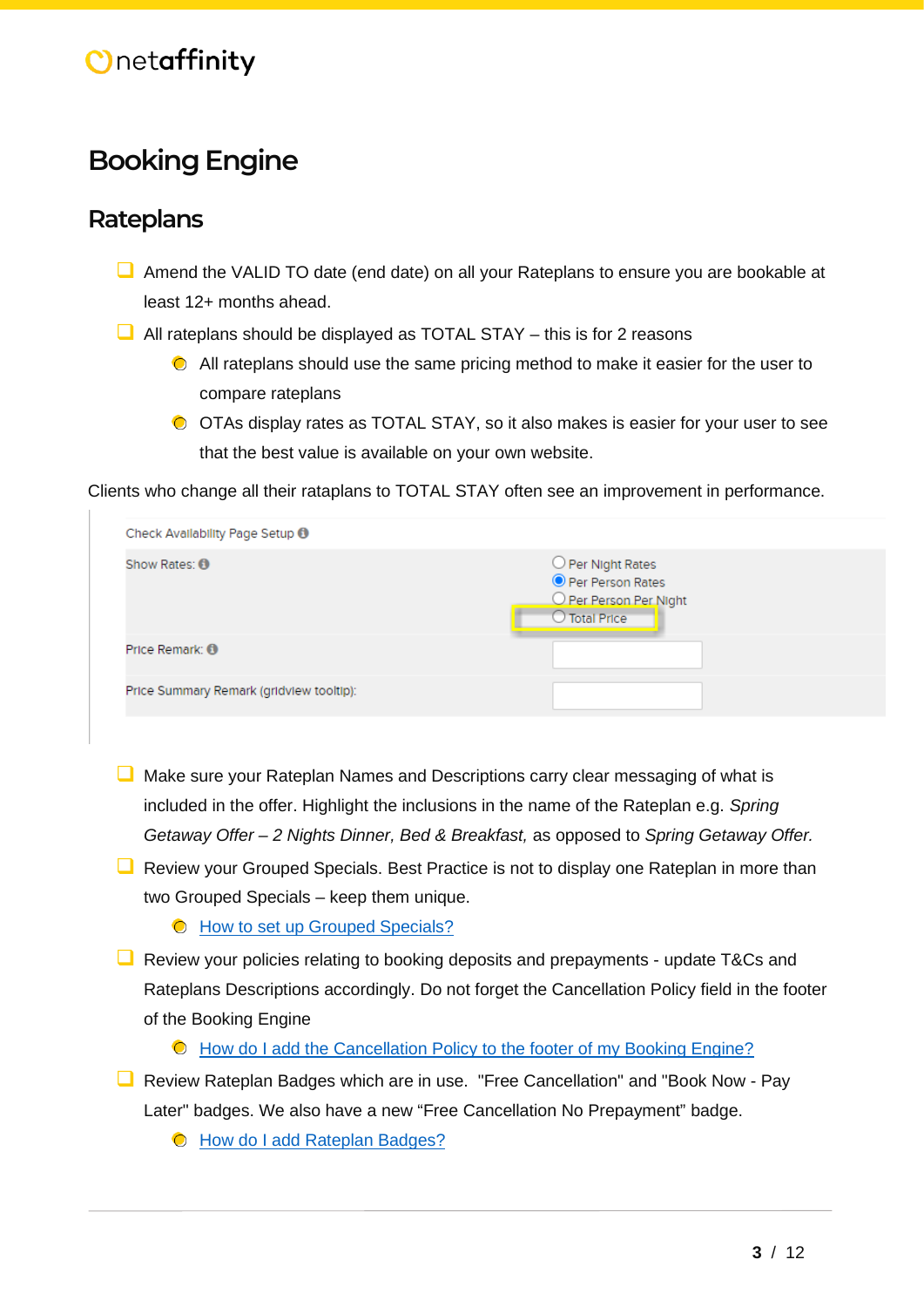

- ❑ Review imagery on Rateplans & Grouped Specials to show seasonality ensure these have been updated from summer imagery. Try to use your own images rather than stock ones from the booking engine.
	- **O** [How to set up/update my rateplan](https://support.netaffinity.com/knowledge/how-to-update-my-rateplan-images) images



❑ Watch our Level Up sessions on Rateplans & Grouped Specials set up best practices

- Level Up [Step Up Your Rateplan 1/3](https://www.youtube.com/watch?v=ILUHoO2UpgI)
- Level Up [Step Up Your Rateplan 2/3](https://www.youtube.com/watch?v=8szzjt9DU2E&feature=youtu.be)
- Level Up [Step Up Your Rateplan 3/3](https://www.youtube.com/watch?v=uxGVJZEypQ0)
- Level Up [Grouped Specials](https://www.youtube.com/watch?v=rkYu1OTnvFE)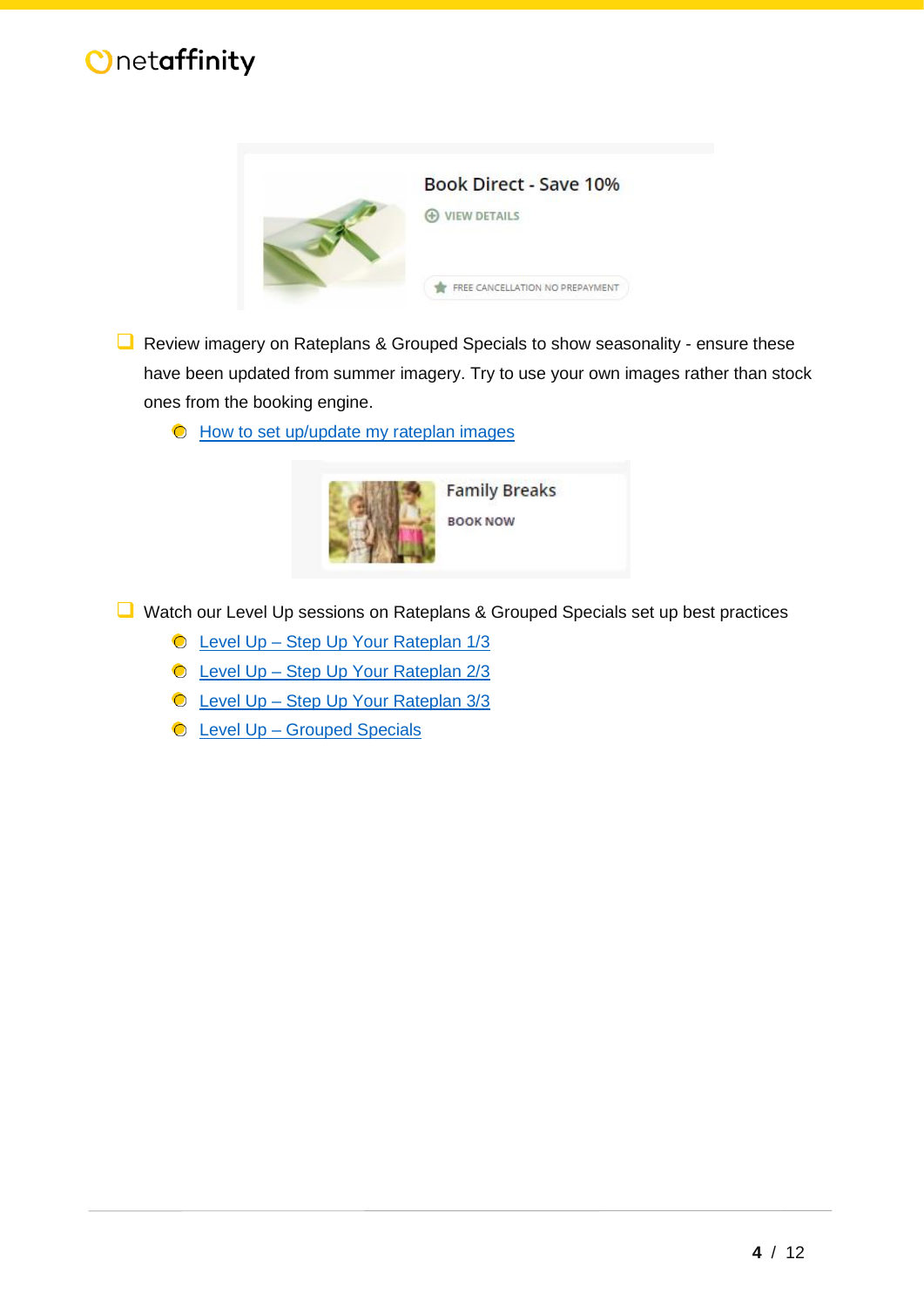## No Availability Page

- ❑ Update your No Availability Message.
	- $\bullet$  How to customise your no availability message
	- We can add a button to this for you. Currently we recommend adding a link to your Special Offers page to help guide users to view that dates you are open.

Please contact Net Affinity if you wish to add this to your site.

| A Unfortunately we do not have online availability or a minimum stay policy has been set for the dates you have chosen. Please try<br>different dates. |  |
|--------------------------------------------------------------------------------------------------------------------------------------------------------|--|
| A We do not have availability for the date(s) you have chosen, but please have a look at all our offers<br><b>ALL AVAILABLE OFFERS</b>                 |  |

## Rates & Availability

- $\Box$  As always, ensure that you have the best prices on your own website to encourage users to Book Direct. Keep this message clear, consistent and across your platforms – your site, social media & ads your guests know that they can book online and still get the best deal. Ensure you have a Book Direct Strategy in place, e.g., you have a higher rate on your OTAs than your own website, complimentary breakfast for those booking direct etc.
- Make sure Rates and Availability are loaded for at least the next 12 months. We recommend loading rates in general on a rolling 12-month basis.
- Ensure that Children & Infants can be added during the booking process. Users are more confident when booking for families when they know the additional cost for each child and that the room will be sufficient in space for the no. OF children included.
	- **O** [How do I add Children/Occupants to the Personalise Your Stay page?](https://support.netaffinity.com/knowledge/how-do-i-add-children/occupants-to-the-personalise-your-stay-page)

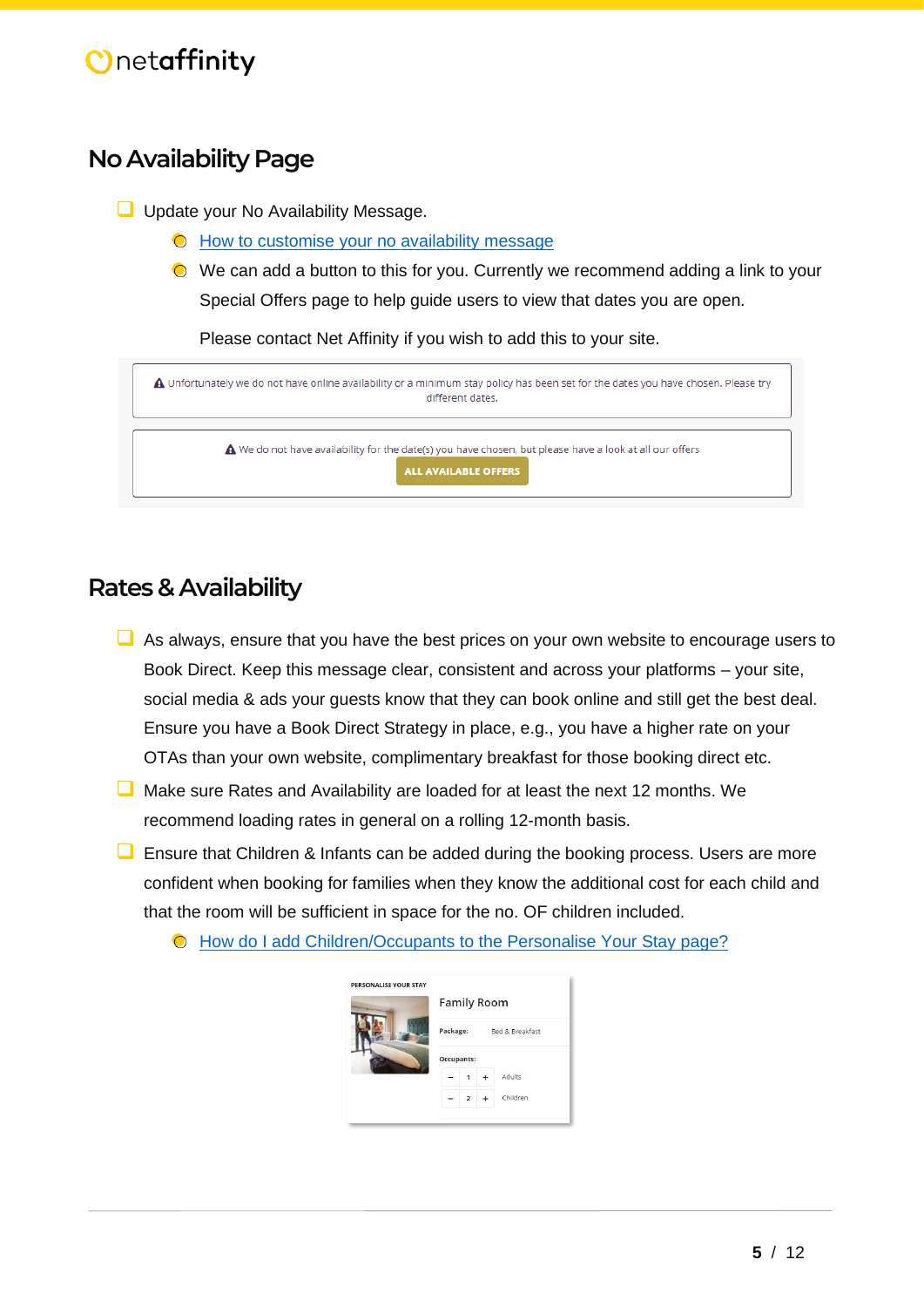- Revise your Closeouts and MLOS in place
- If you are using a Channel Manager, you will need to load rates, change availability, amend Closeouts & MLOS in your Channel Manager. Please see our guide to assist with this:
	- Troubleshooting [Channel Managers Guidelines](https://support.netaffinity.com/knowledge/troubleshooting-channel-managers-guidelines)
- $\Box$  If you are having difficulty getting a rateplan to show, check out our Troubleshooting Guide:
	- Troubleshooting [My rateplan is not showing bookable online](https://support.netaffinity.com/knowledge/i-have-created-a-new-rateplan.-why-is-it-not-showing-on-my-website)  $\bigcirc$

### Room Types

 $\Box$  Review your Room Type Descriptions – can you add anything here to reassure the quest on booking? Do you have bed configuration included and all in-room extras?

[How to set up a room type](https://support.netaffinity.com/knowledge/how-to-set-up-a-room-type)  $\bigcirc$ 



 $\Box$  Review your occupants in each room type, using the new Occupants Display to ensure you have set up correctly and are not missing out on any opportunities outside of stays for 2 adults.



[How to update my min/max occupancy filters](https://support.netaffinity.com/knowledge/how-to-update-occupancy-filters) $\bigcirc$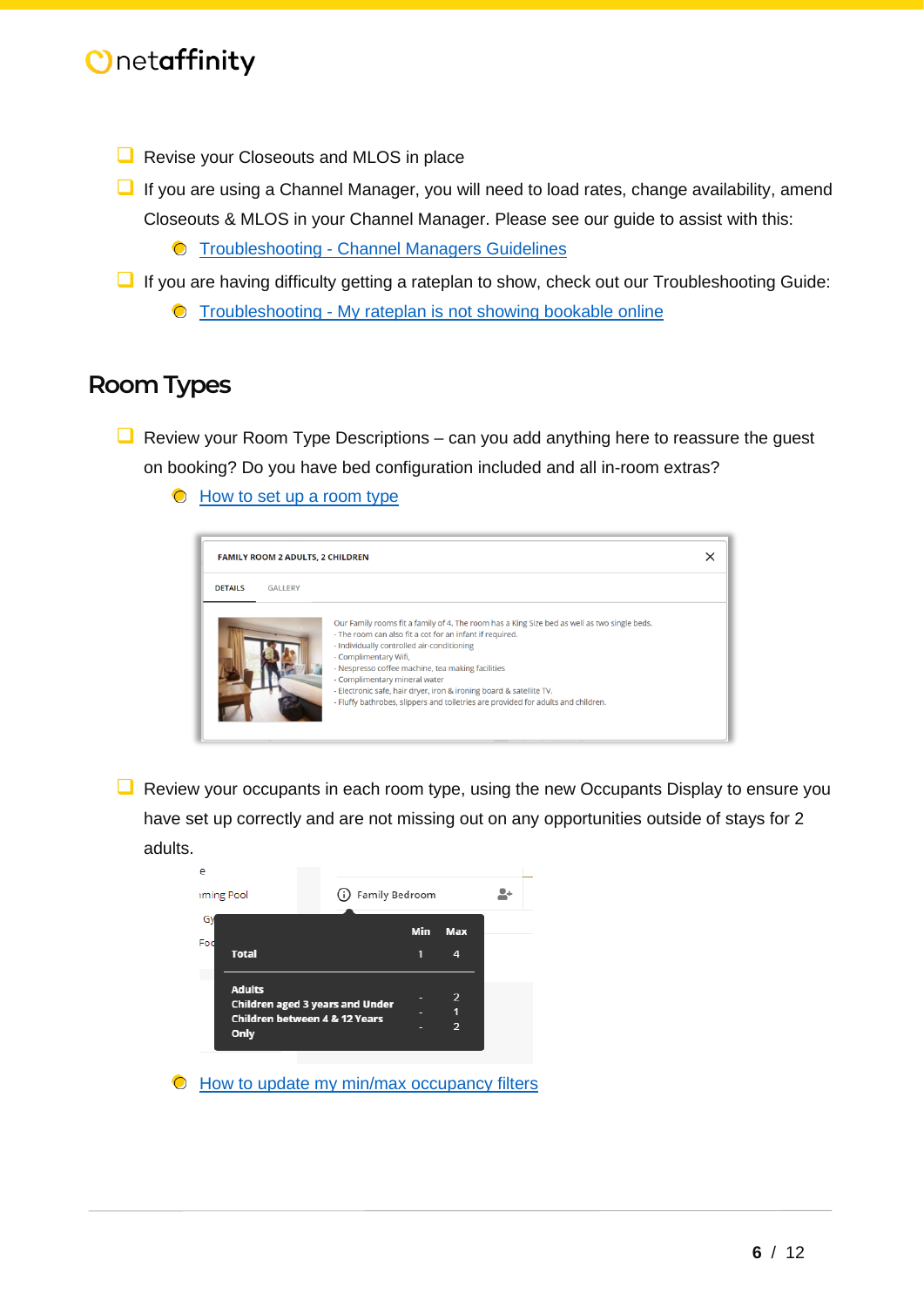■ Are you making use of the Room Type Galleries, we recommend using this feature so users can see the imagery for room types throughout the booking process?

 $\bullet$  [How to set up/update my roomtype images](https://support.netaffinity.com/knowledge/how-to-set-up/update-my-roomtype-images)



 $\Box$  Watch our Level Up webinar – [Best Practices for Room Types](https://www.youtube.com/watch?v=rDQ8WXMEdqA)

### Enhancements

- □ Check that all your [enhancements are](https://support.netaffinity.com/hc/en-us/articles/360003296514-How-to-set-up-an-Enhancement-Add-On) valid for 2022
- $\Box$  Review the imagery and pricing for your enhancements and ensure that they are attached to the correct rateplans. e.g. Breakfast and Dinner options are available on your RO rateplan, but only Dinner on your BB rateplan. We advise checking this from the front end of your site by going through the booking process.
- ❑ Be creative, add in rooms extras or local attractions tickets
- $\Box$  Consider having the groups visible by default for better exposure during the booking process. Touch base with Net Affinity to set this up for you.

| + Dining Options      | $\checkmark$ |
|-----------------------|--------------|
| + Selection of Drinks | $\checkmark$ |
| + Flowers             | $\checkmark$ |
| + Late Checkout       | $\checkmark$ |

 $\Box$  Watch our Level Up webinar – Level Up – [Enhancements](https://www.youtube.com/watch?v=EoYZEkA9Dmk)

#### Vouchers

□ Have you [extended the date of your vouchers?](https://support.netaffinity.com/hc/en-us/articles/360003324593-Why-are-my-vouchers-no-longer-showing-for-sale-)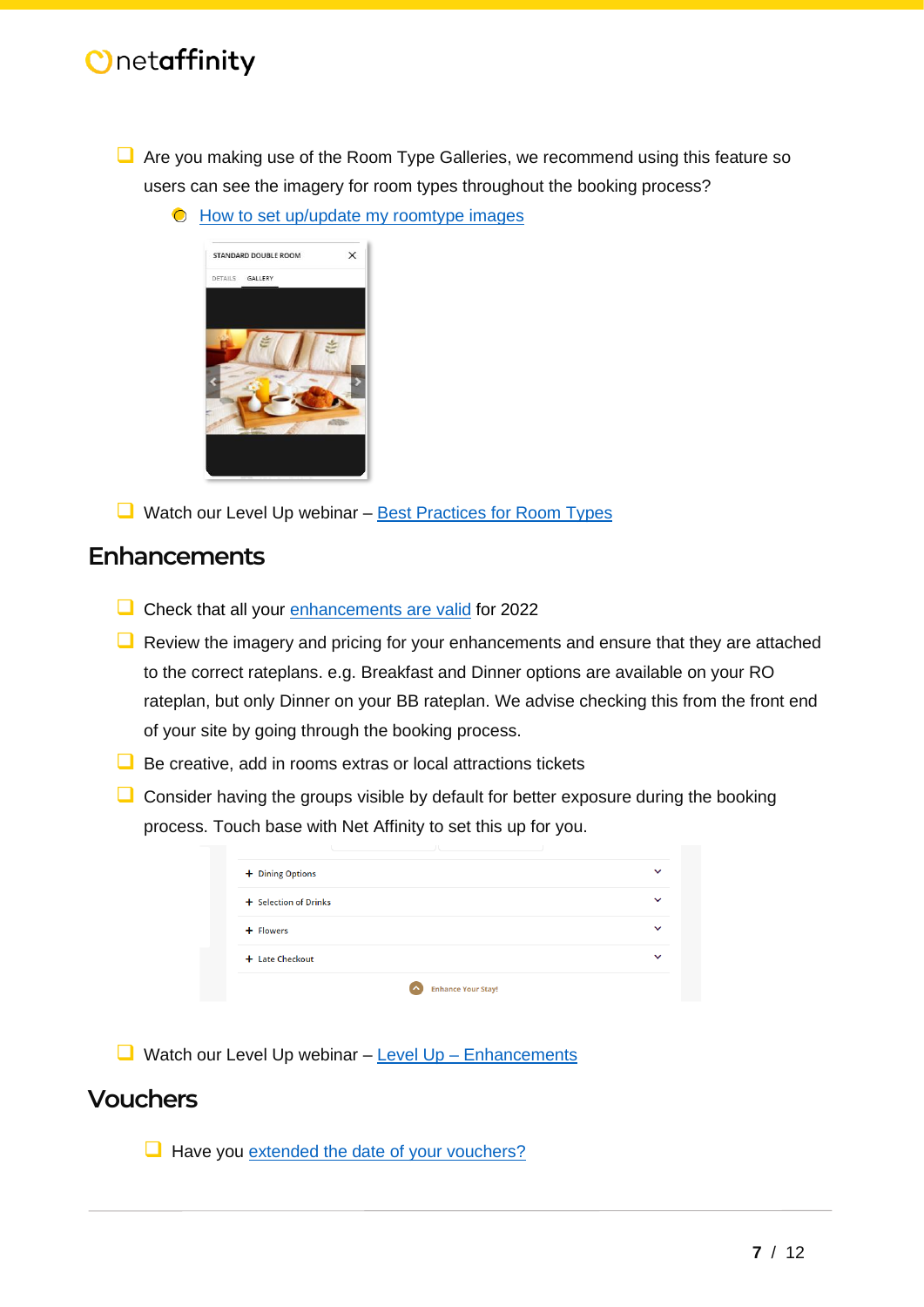- $\Box$  Review all your vouchers ensure that price points, terms & conditions, imagery are all up to date.
- $\Box$  Ensure you have the Postal, Email and / or [Click & Collect](https://support.netaffinity.com/hc/en-us/articles/360015870737) voucher delivery set up in the best way that suits your property. We recommend enabling all options, but if you need to disable postal for the moment if there is no one on site to send them, we can help you with this.
- Review the types of vouchers available. Can you offer Afternoon Tea or Dinner for 2, to encourage sales to your local market?
	- $\bigcirc$  [How to set up a voucher](https://support.netaffinity.com/hc/en-us/articles/360003531613-How-to-set-up-a-voucher)
	- **O** [How to set up a voucher group](https://support.netaffinity.com/hc/en-us/articles/360011579638)

#### Misc.

- □ Create your own calendar of events & use this to plan quarterly activities.
	- **[2022 Events Calendar Sample](https://www.netaffinity.com/cmsFiles/events_calendar_2022_sample.xls)**
- $\Box$  Take time to review your settings & hotel info sections. Has your cancellation policy changed? Do you need to amend your cancellation terms on confirmation email? Is all information up to date?
	- Level Up [Settings Section](https://www.youtube.com/watch?v=Gf7tGcrPx_8)
	- Level Up [Hotel Info](https://www.youtube.com/watch?v=5OCr22u_jEs)
	- Level Up [Terms & Conditions](https://www.youtube.com/watch?v=jOnkOeuqi_U)
- Consider if your guests would appreciate communicating any additional information to you at the booking stage that you can add as a Booking Preference?
	- [How do I add a comments/special requests box to the booking engine?](https://support.netaffinity.com/knowledge/how-do-i-add-a-comments/special-requests-box-to-the-booking-engine)
- ❑ Add your Health & Safety Procedures to the Booking Engine with the "Health & Safety" section in the footer
	- [How to update your property's Health & Safety Information](https://support.netaffinity.com/knowledge/how-to-update-your-propertys-health-safety-information)

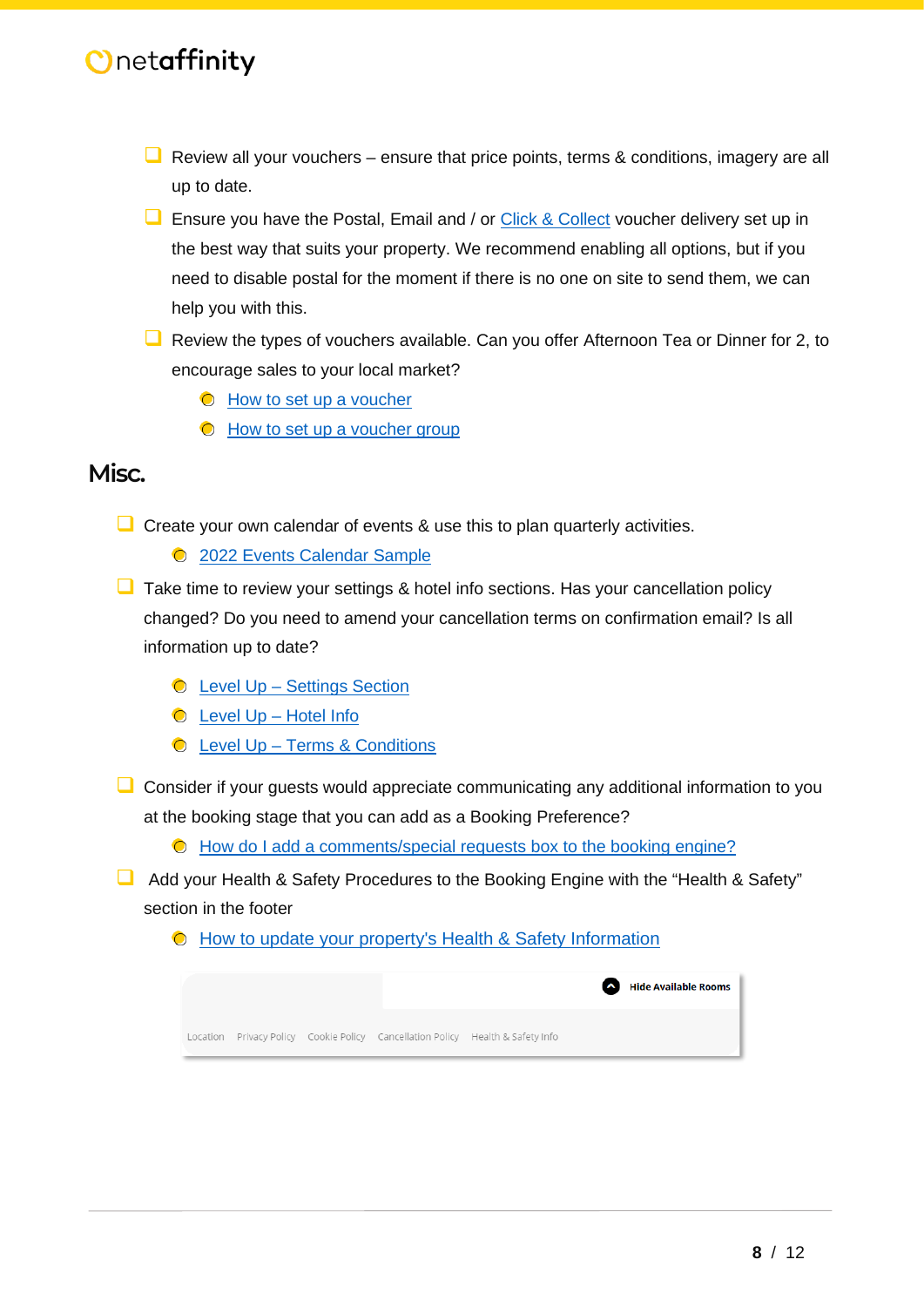- ❑ Update USPs / WHY BOOK WITH US REASONS with COVID-19 related content e.g.
	- **O** In Room Dining Options
	- Contact Free Check In / Out
	- **O** No booking deposit
	- **O** Flexible cancellation
	- [How to update my Searchbox](https://support.netaffinity.com/knowledge/how-to-update-my-searchbox-usps-/-why-book-with-us-reasons) USPs / Why Book with Us reasons?

| <b>THE-AFFINITY</b><br>HOTEL | $\times$         | <b>WHY BOOK WITH US?</b>                                                      |
|------------------------------|------------------|-------------------------------------------------------------------------------|
| <b>CHECK IN</b>              | <b>CHECK OUT</b> | Book Direct and Save €10<br>U                                                 |
| <b>THU</b>                   | <b>FRI</b>       | Best Rates on our own Site - Save €10 per night<br><b>No Booking Fee</b><br>∞ |
| 14                           | 15               | Book now - pay later. Free cancellations on most<br>rooms!                    |
| OCT 2021                     | OCT 2021         | <b>New Cleanliness Standards</b><br>∞                                         |
| Are your dates flexible?     | YES O            | Covid-19 additional measures to ensure cleanliness.                           |
| Do you have a promo code?    | <b>NO</b>        | n Room Dining Options<br>Comprehensive menu with a wide variety of choices.   |
|                              |                  | <b>Contact Free Check In/Out</b><br>∞                                         |
| <b>SEARCH</b>                |                  | Fast and Easy Check In/Out                                                    |

❑ To help discourage further cancellations, add your message to our Pre-Cancellation message. This appears on the page accessed when a guest selects the "Cancel Booking" option on their cancellation email. Use this message to encourage the guest to contact the hotel to arrange different date instead of cancelling.

| <b>ft</b> HOME                                                                 | <b>THE AFFINITY</b><br>HOTEL                                                                                                                                                | C ENGLISH - E EUR -         |
|--------------------------------------------------------------------------------|-----------------------------------------------------------------------------------------------------------------------------------------------------------------------------|-----------------------------|
|                                                                                | If you'd like to change the dates of your booking or discuss anything else in relation to cancelling your booking, please call us at the hotel directly.                    |                             |
| <b>Booking Cancellation</b>                                                    |                                                                                                                                                                             |                             |
| Booking".<br><b>Booking Reference Number</b>                                   | Should you wish to cancel your booking, please enter your Booking Reference Number and the email address used at the time of booking in the boxes below and click "Retrieve |                             |
| <b>Email Address</b><br><b>RETRIEVE BOOKING</b>                                |                                                                                                                                                                             |                             |
| Location Privacy Policy Cookie Policy Cancellation Policy Health & Safety Info |                                                                                                                                                                             | Made with v by Onetaffinity |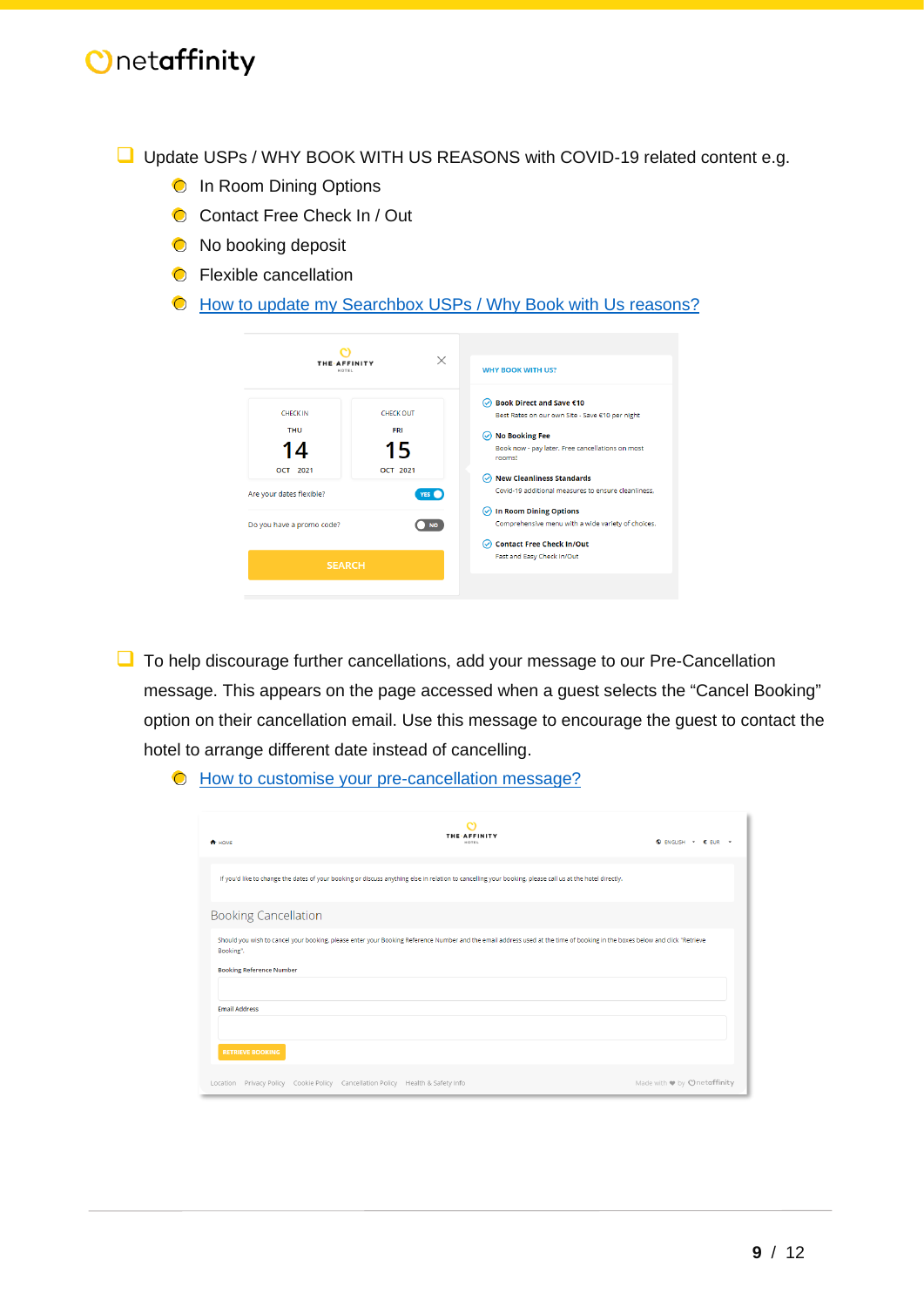$\Box$  To help maintain the relationship with your guests after they have cancelled, add a message to our Post Cancellation Note – this appears on the cancellation confirmation screen and the cancellation email. Use this to encourage your guest to sign up to your newsletter or buy a voucher. You can add the message with the instructions below and contact us at Net Affinity if you would like to add a button to the text.

| <b>f</b> HOME                       | ല<br><b>THE-AFFINITY</b><br>HOTEL                                                                                                                                                                                                 | © ENGLISH + € EUR +         |
|-------------------------------------|-----------------------------------------------------------------------------------------------------------------------------------------------------------------------------------------------------------------------------------|-----------------------------|
| Booking was successfully cancelled. |                                                                                                                                                                                                                                   |                             |
|                                     | We're sorry to hear that you've cancelled your booking - we hope to be able to welcome you to the Affinity Hotel again soon.                                                                                                      |                             |
|                                     | Location Privacy Policy Cookie Policy Cancellation Policy Health & Safety Info                                                                                                                                                    | Made with ♥ by Cnetaffinity |
|                                     | <b>THE-AFFINITY</b><br>HOTEL                                                                                                                                                                                                      |                             |
|                                     | Your reservation is now cancelled. Please retain a copy of this confirmation for your records.<br>We're sorry to hear that you've cancelled your booking - we hope to be able to welcome you to the<br>Affinity Hotel again soon. |                             |
|                                     | <b>Booking Cancellation Reference</b><br>29300816                                                                                                                                                                                 |                             |

■ Have you enabled an email address on the room configuration page to increase the chance to capture bookers who decide to leave the booking process at this stage & showing them an abandonment message here?

|  | <b>Single Room</b>                              | Price<br>€155.00 |
|--|-------------------------------------------------|------------------|
|  | Package:<br>Room Only                           |                  |
|  | Occupants:<br><b>Adults</b><br>٠<br>×<br>$\sim$ |                  |
|  | <b>Guest Details</b>                            |                  |
|  | First Name<br>Surname                           |                  |